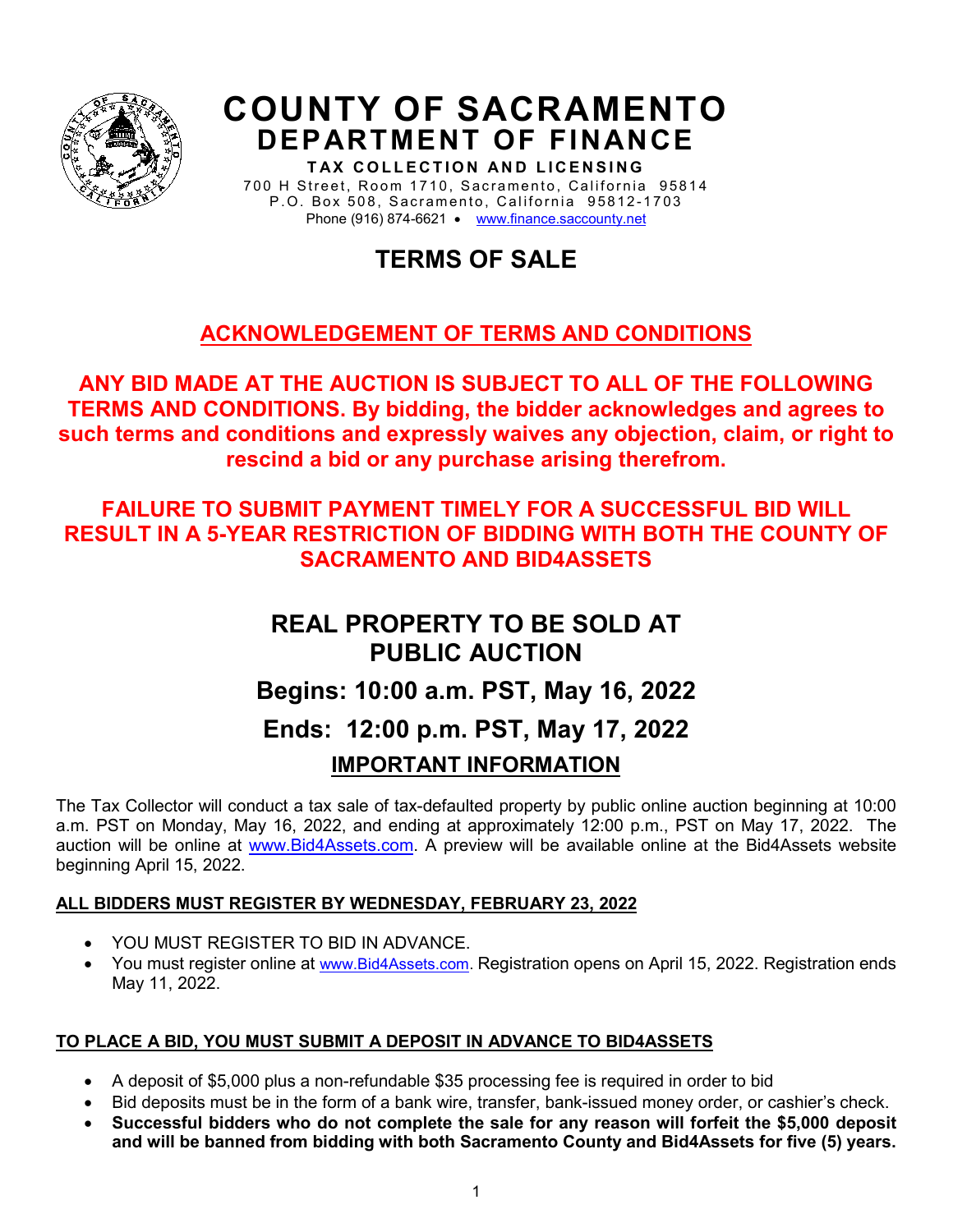# **PAYMENT FOR PROPERTY PURCHASED AT A TAX SALE**

- The Tax Collector requires **electronic payment to be initiated no later than 5pm on May 18, 2022.**
- Acceptable forms of payment are ACH or wire transfers to the County of Sacramento. Payment information will be sent to winning bidders upon close of the auction.

**Please refer to the "Public Auction Process" section on page 9 for more information on registration rules and payment requirements for purchases at the tax sale.** 

# **CAUTION: INVESTIGATE BEFORE YOU BID**

- **Tax sales are a buyer-beware sale.**
- **Properties offered at a tax sale are on an "AS IS" basis.**
- **The Tax Collector strongly advises bidders to read the disclosures and information provided in this document and to investigate each property bidders are interested in purchasing before bidding at the tax sale.**
- **The Tax Collector further strongly advises bidders to investigate the title of listed properties through various resources including, but not limited to, the Sacramento County Clerk/Recorder records or a title company.**
- **A Notice of Pending Enforcement Action (NOPEA) will NOT be extinguished by the sale and the new owner will be responsible for all fees associated with the NOPEA.**
- **There is no "cooling off" period - ALL SALES ARE FINAL.**

Bidders may obtain additional information concerning this sale at the Sacramento County Tax Collector's website at [http://www.finance.saccounty.net/Tax/Pages/TaxSale.aspx,](http://www.finance.saccounty.net/Tax/Pages/TaxSale.aspx) or by contacting the Sacramento County Tax Collector, Tax-Defaulted Land Unit by phone at (916) 874-6621.

# **REDEMPTION**

The right to redeem tax-defaulted property scheduled for this auction terminates on Friday, February 25, 2022, at 5:00 p.m., which is the last business day prior to the date of the auction. There is no extended right of redemption in the State of California.

# **WHEN AND WHERE TO GET THE LIST OF PROPERTIES TO BE OFFERED FOR SALE**

The list of properties is available at the following locations:

- 1. Free of Charge Website: [http://www.finance.saccounty.net/Tax/Pages/TaxSale.aspx,](http://www.finance.saccounty.net/Tax/Pages/TaxSale.aspx)
- 2. \$8.00 fee In-person at 700 H Street, Room 1710, Sacramento, CA 95814; or
- 3. \$9.25 fee Mail-in request. Send a payment and request to:

Sacramento County Tax Collector 700 H Street, Room 1710 Sacramento, CA 95814 Attn: Tax-Defaulted Land Unit

The Tax Collector updates a list of Removed Items until the morning of the tax sale. Updates are available on the Tax Collection and Licensing Division Website or in the Tax Collector's Office. In addition, Sacramento County offers a free online subscription service that will provide an e-mail notification when the Removed Items list is updated.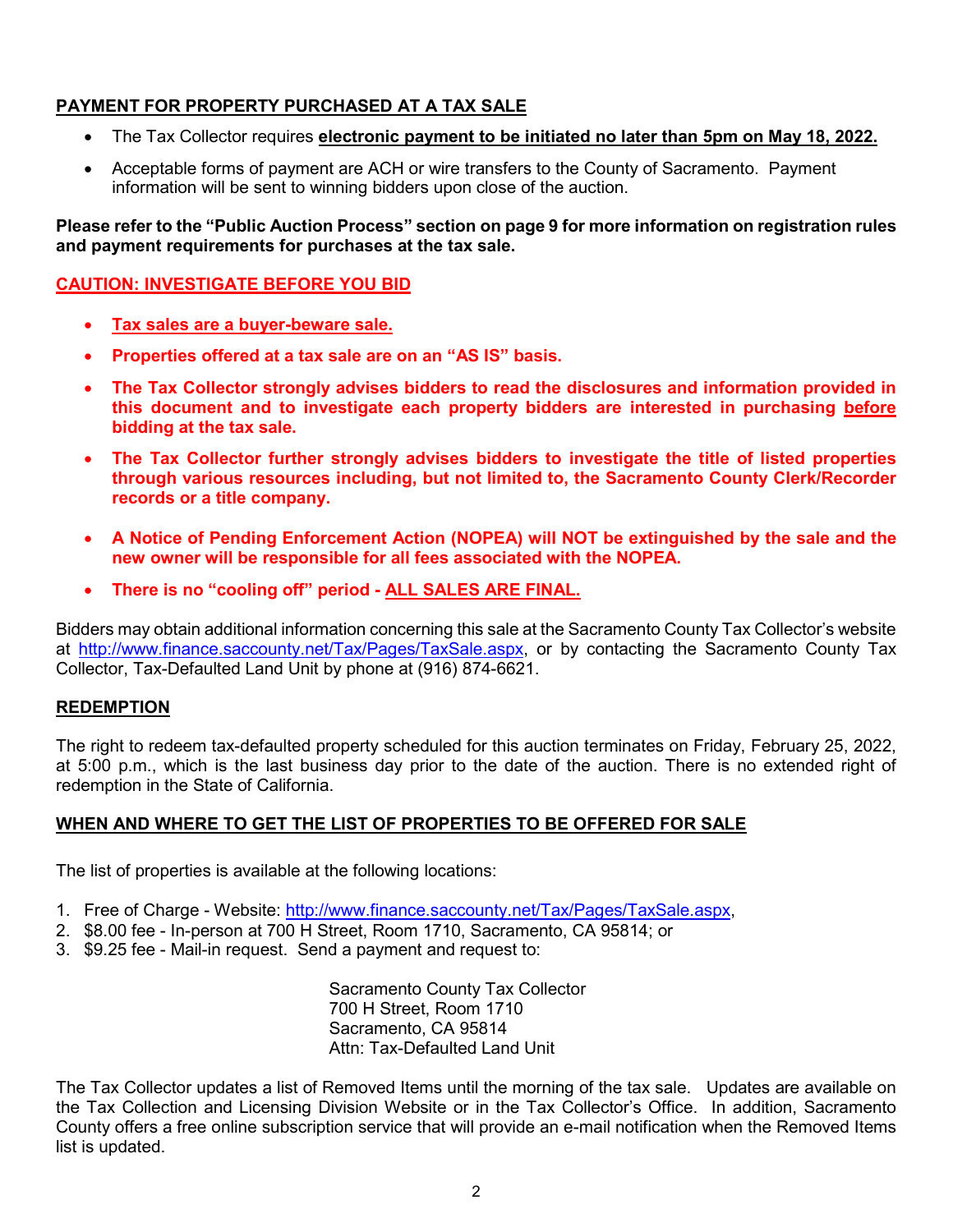To subscribe, go to the Tax Collector's website at [http://www.finance.saccounty.net/Tax/Pages/TaxSale.aspx,](http://www.finance.saccounty.net/Tax/Pages/TaxSale.aspx) select Tax Sale Info, then select the eSubscribe option for Tax Default Property Sales updates.

# **\*\*\*\*\* WARNING!!! \*\*\*\*\***

# **Investigate Before You Bid**

**Tax sales are buyer-beware sales.** The Tax Collector offers and sells properties at a tax sale on an **"AS IS"** basis. The County of Sacramento (County) assumes no responsibility, implied or otherwise, that the properties comply with zoning ordinances or conform to building codes and permits.

# **The sale of these properties should not, in any way, be equated to real estate sales by licensed brokers and realtors.**

\*\*\*\*\*\*\*\*\*\*\*\*\*\*\*\*\*\*\*\*\*\*\*\*\*\*\*\*\*\*\*\*\*\*\*

Research the property before bidding. The burden is on the bidder to thoroughly research before the sale any matters relevant to his or her decision to bid, including continuing assessments or Code Enforcement actions not yet placed as a lien. The County attempts to identify and note any contaminated properties, but does not guarantee the list is complete. A bidder should thoroughly research any property he or she is interested in bidding upon. See the **Contaminated Properties** section in this document for contact numbers.

#### \*\*\*\*\*\*\*\*\*\*\*\*\*\*\*\*\*\*\*\*\*\*\*\*\*\*\*\*\*\*\*\*\*\*\*

Inspect the property details before bidding. The County does not guarantee, warranty, nor make any representation regarding the condition of the property, nor assume any responsibility for conformance to codes, permits or zoning ordinances, usability, the ground location or property lines of the properties. A prospective bidder must determine, on his or her own, the exact location, desirability and usefulness of the properties he or she is interested in purchasing. The County recommends bidders consult with the Zoning Department of the city within which a parcel lies, or the County Planning Department for an unincorporated area parcel.

**Be advised that properties are private property and bidders do NOT have a right to trespass or enter any property listed for sale at the Public Auction.**

> **Do not bid at the tax sale unless an investigation has been made as to the exact location, desirability, and usefulness of the property.**

> > \*\*\*\*\*\*\*\*\*\*\*\*\*\*\*\*\*\*\*\*\*\*\*\*\*\*\*\*\*\*\*\*\*\*\*

Be advised that some bonds or other assessments may still be outstanding after the tax sale!

\*\*\*\*\*\*\*\*\*\*\*\*\*\*\*\*\*\*\*\*\*\*\*\*\*\*\*\*\*\*\*\*\*\*\*

**Tax-defaulted property offered and sold is on an "AS IS" basis. All Sales are Final**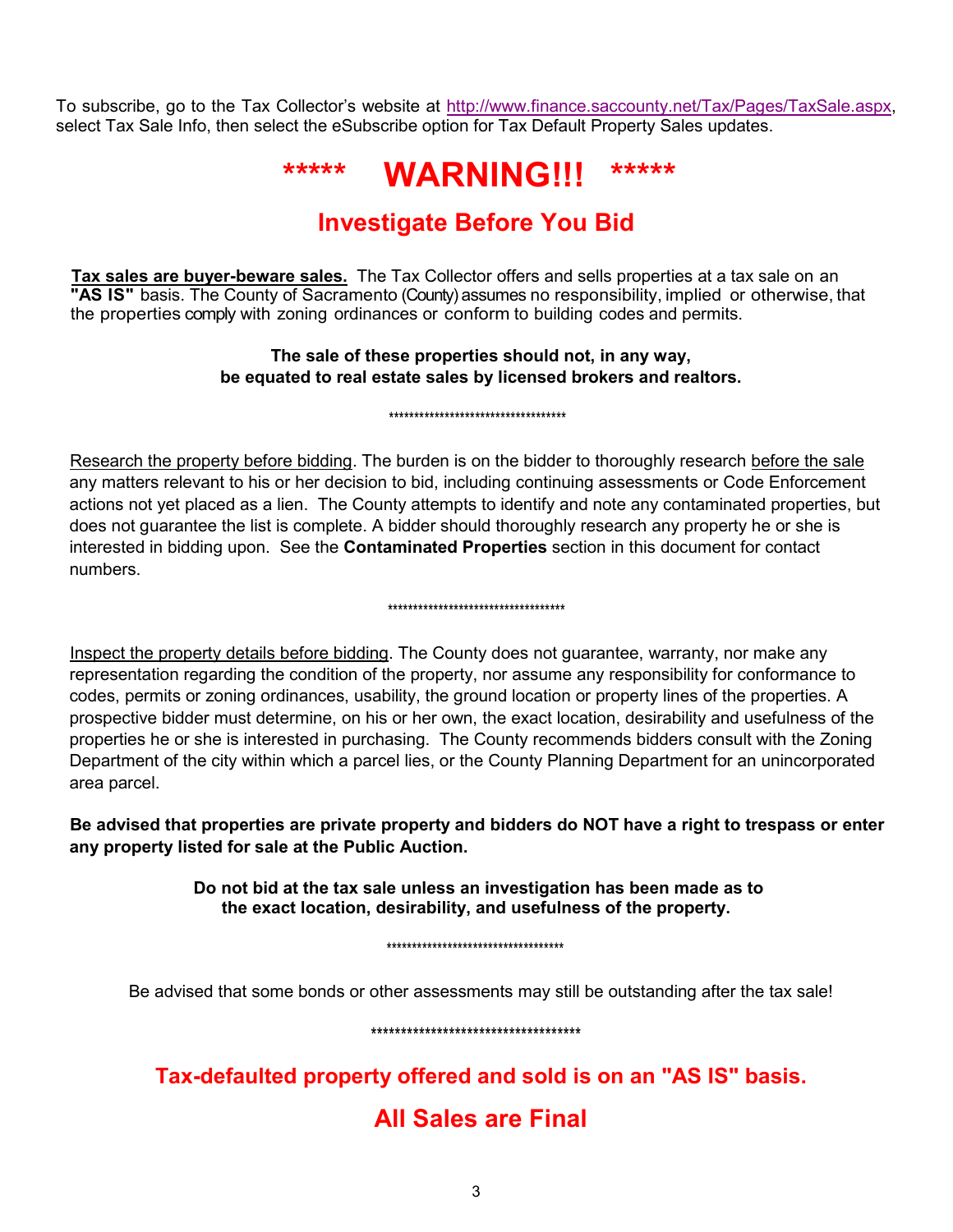# **IDENTIFYING TAX-SALE PROPERTY LOCATION**

As part of the list of tax-sale properties, the Tax Collector provides the Assessor's Parcel Number (APN) and legal description. The Tax Collector strongly recommends researching properties by APN on the Assessor's Parcel Viewer webpage, which is at [www.assessor.saccounty.net.](http://www.assessor.saccounty.net/) Follow the links to Parcel Viewer.

Vacant (unimproved) land may not have a street address; therefore, one may approximate the geographic location by the County Assessor's parcel maps. Should a bidder desire the exact boundary of a given property, he or she must initiate a survey of that property at his or her own expense. The general shape and location of a parcel can be obtained through the Parcel Viewer webpage at [www.assessor.saccounty.net](http://www.assessor.saccounty.net/) using the 14-digit parcel number or address. Follow the links to Parcel Viewer. Parcel maps are also available for inspection and/or purchase in the Assessor's Office, 3636 American River Dr., Suite 200, Sacramento, CA 95864.

# **RESEARCH AND INSPECTION OF PROPERTY**

# *Caution! Investigate before you bid.*

# **Do not bid at the tax sale unless you have conducted a thorough investigation as to the exact location, desirability, and usefulness of the property.**

The County in no way assumes any responsibility that the properties comply with zoning ordinances or conform to building codes and permits. Regardless of land use or zoning codes, an individual property may be unbuildable. The property may be a street or alley, in a flood control channel or landlocked (no access). A structure noted on the tax sale list may no longer exist and a lien may have been or will be placed on the property for the removal of the structure. Regardless of its recorded description, the size, shape or other characteristics, any of these factors may render the property unbuildable as a single lot. A title search report by a local title insurance company may assist you in evaluating a property before bidding.

While most liens on property are extinguished by a tax sale, some are not, and **there may be pending liens that are not yet recorded** ("lis pendens" or "NOPEA"). It is your responsibility to research these liens and be aware of them.

# **CONTAMINATED PROPERTIES**

Properties offered for sale may contain hazardous wastes, toxic substances, or other substances regulated by federal, state, and local agencies. The Tax Collector is not required to investigate the status of any parcel with regard to environmental contamination. The County in no way assumes any responsibility that a property disposition complies with federal, state, or local laws governing such substances.

The County in no way assumes any responsibility for any costs or liability of any kind imposed upon or voluntarily assumed by a purchaser or any other owner to remediate, clean up, or otherwise bring into compliance according to federal, state, or local environmental laws on any parcel purchased. The auction list references known contaminated properties and will be notated on each parcel on Bid4Assets website during the preview and auction.

For any property, whether or not noted as possibly contaminated, please investigate for contamination status. The following resources can assist you:

| • State of California Water Resources Control Board        | (916) 341-5250 |
|------------------------------------------------------------|----------------|
| • County of Sacramento Environmental Management Department | (916) 875-8484 |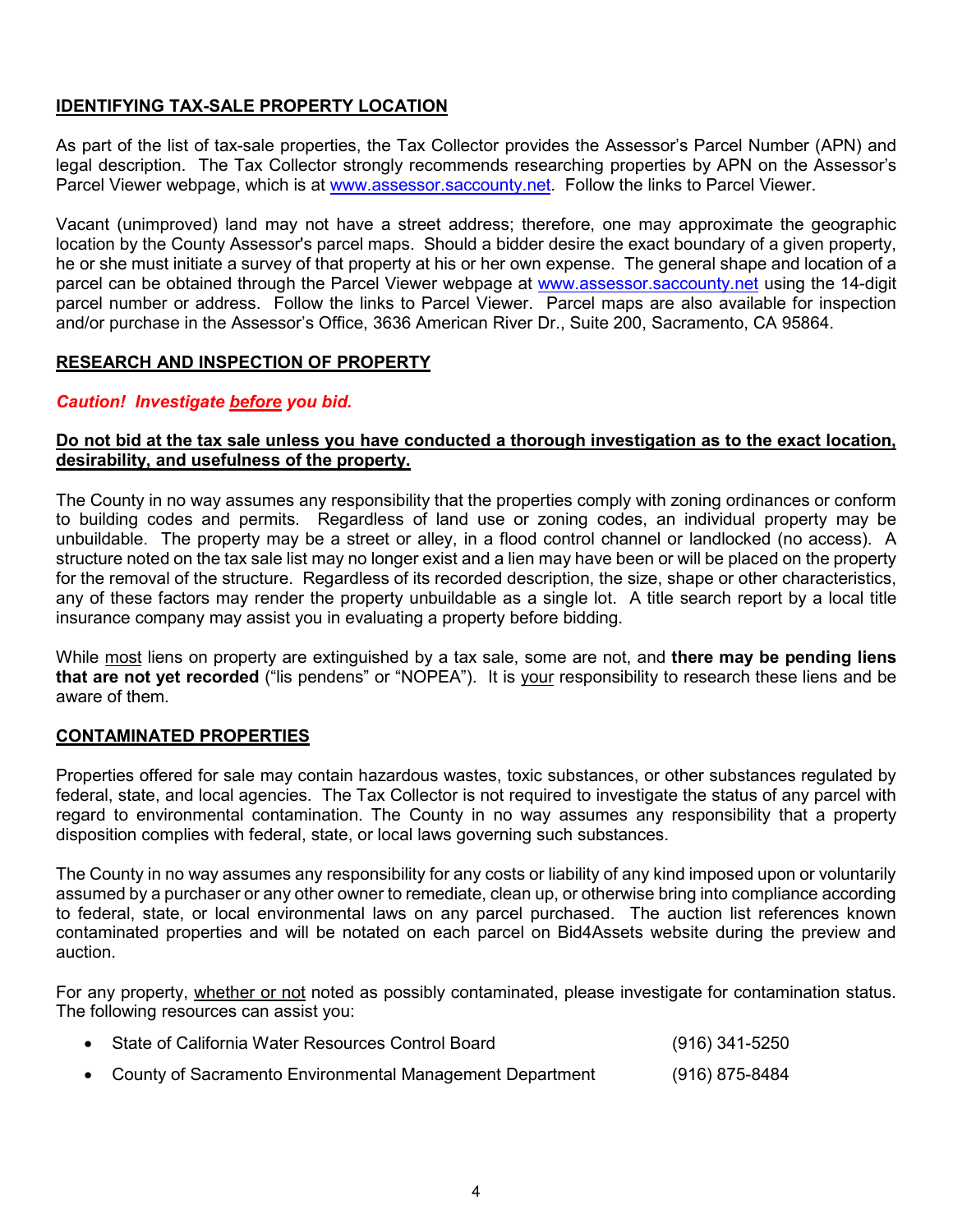# **TENANTS OR RESIDENTS OF THE PROPERTY**

Properties on the auction list may be occupied by the current property owner or tenants. Prior to the tax sale, bidders do NOT have a right to trespass or enter any property listed for sale at the Public Auction. The Tax Collector's Office has not inspected the property and cannot provide information regarding the size, condition or specifications of the structure and property. Sacramento County does not own the property and does not have access to the property.

### **MOBILE HOMES**

If a property offered for sale has a mobile home on it, the sale is for the real property (land) only and does not include the mobile home. Mobile homes that are not on a permanent or fixed foundation are personal unsecured property.

#### **ZONING INFORMATION**

Do **not** rely on Sacramento County records for zoning information regarding properties located in an incorporated city. To determine what use can be made of the property, consult the zoning department of the appropriate city:

| Citrus Heights  (916) 727-4740                       |  |
|------------------------------------------------------|--|
| Elk Grove  (916) 478-2265                            |  |
| Folsom (916)                                461-6000 |  |
|                                                      |  |
|                                                      |  |
| Sacramento  (916) 264-5011                           |  |
| Rancho Cordova (916) 851-8750                        |  |

For properties located within the unincorporated areas, contact Planning and Environmental Review at [SacPlan@saccounty.net.](mailto:SacPlan@saccounty.net)

#### **CODE VIOLATIONS AND NOTICE OF PENDING ENFORCEMENT ACTION (NOPEA)**

Building and Zoning Code violations may be outstanding on the property offered at a tax sale. The sale of property through a tax sale does not postpone or affect any enforcement procedures to bring the property into code compliance. If the Tax Collector is aware of a nuisance abatement lien (lis pendens) on a property scheduled for tax sale, they will reference it on the tax sale list.

**CAUTION! A recorded Notice of Pending Enforcement Action (NOPEA) against the property is not a lien on the property, but it may result in a lien that survives a tax sale. A NOPEA is a recorded document that gives notice to potential buyers, lenders, or transferees of real property of a pending claim concerning that property. Should the NOPEA become a lien, the winning bidder may be liable.**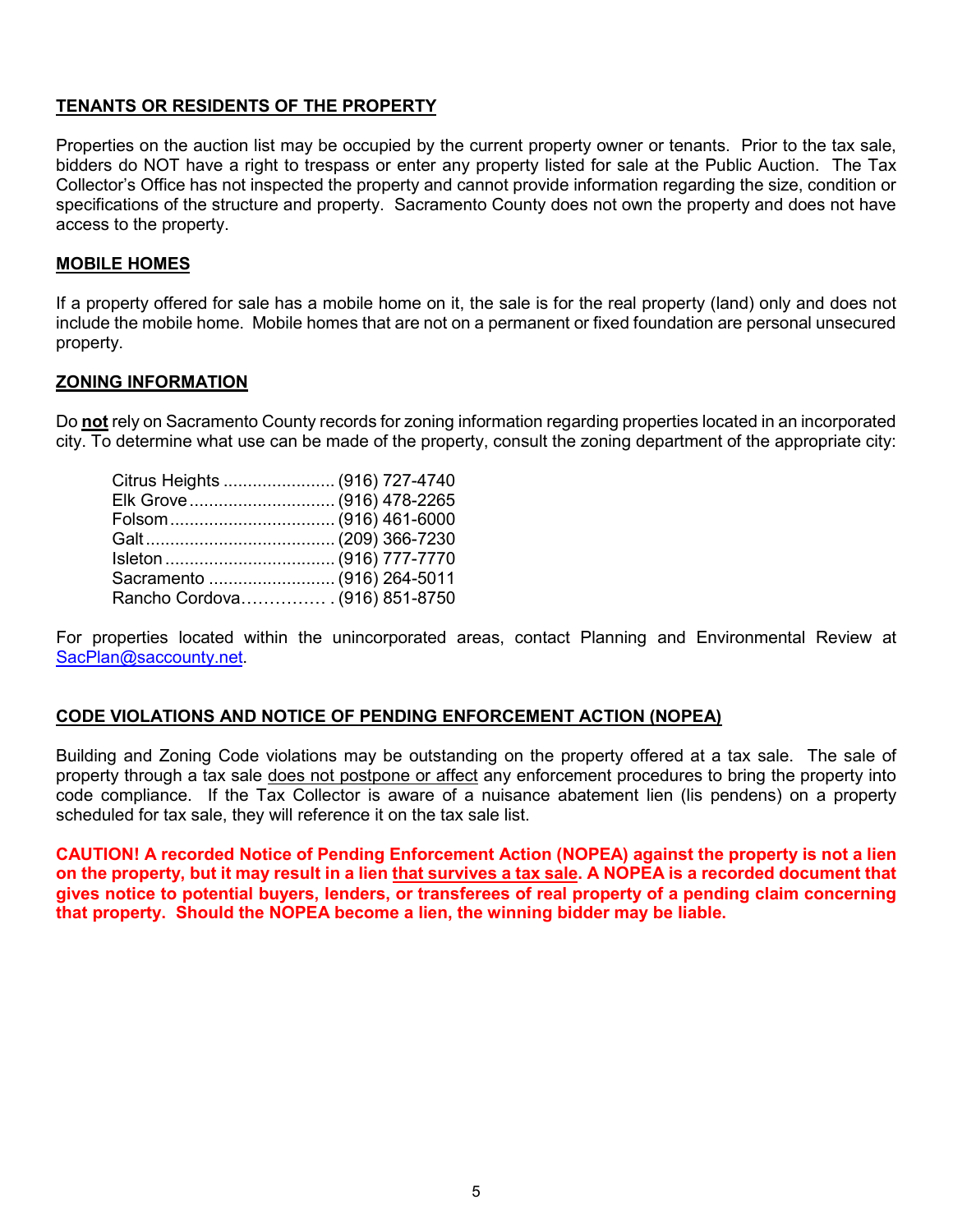# **LIENS ON PROPERTY (ENCUMBRANCES)**

A Tax Deed will cancel all private liens (such as Deeds of Trust, Mechanic's Liens, Judgments, etc.), as well as all prior delinquent taxes. However, public liens such as nuisance abatement liens, weed abatement liens, demolition liens, etc., or foreclosure judgments of those public liens, WILL NOT be discharged with a tax deed. Thus, for any property that has a public lien against it that is purchased at a tax sale, a purchaser may be liable for that lien.

IRS liens WILL NOT be discharged with a Tax Deed. For information related to the IRS's Redemption Rights and Release of Right of Redemption, refer to IRS Code Section 7425. To inquire about a specific property's IRS lien status, the IRS requires a copy of the Federal Tax Lien. To obtain a copy of the tax lien, contact the Sacramento County Clerk/Recorder's Office. Contact information can be found in the **Contacts for Possible Encumbrances (Liens)** section of this document.

Additionally, a Tax Deed DOES NOT cancel the following list of liens, special taxes, and easements. Section 3712 of the Revenue and Taxation Code (R&TC) states: The deed conveys title to the purchaser free of all encumbrances of any kind existing before the sale, except for:

(a) Any lien for installments of taxes and special assessments, which installments will become payable upon the secured roll after the time of sale. Tax Collector note: Code Enforcement NOPEAs are in this category.

(b) The lien for taxes or assessments or other rights of any taxing agency which does not consent to the sale under this chapter. [Chapter 7 of the R&TC]

(c) Liens for special assessments levied upon the property conveyed which were, at the time of the sale, not included in the amount necessary to redeem the tax defaulted property and, where a taxing agency which collects its own taxes has consented to the sale.

(d) Easements of any kind, including prescriptive, constituting servitudes upon or burdens to the property; water rights, the record title to which is held separately from the title to the property; and restrictions of records.

(e) Unaccepted, recorded, irrevocable offers of dedication of the property to the public or a public entity for a public purpose, and recorded options of any taxing agency to purchase the property or any interest therein for a public purpose.

(f) Unpaid assessments under the Improvement Bond Act of 1915 (Division 10 [commencing with Section 8500] of the Streets and Highways Code) which are not satisfied as a result of the sale proceeds being applied pursuant to Chapter 1.3 (commencing with Section 4671) of Part 8.

(g) Any federal Internal Revenue Service liens that, pursuant to provisions of federal law, are not discharged by the sale, even though the tax collector has provided proper notice to the Internal Revenue Service before that date.

(h) Unpaid special taxes under the Mello-Roos Community Facilities Act of 1982 (Chapter 2.5 [commencing with Section 53311] of Part 1 of Division 2 of Title 5 of the Government Code) that are not satisfied as a result of the sale proceeds being applied pursuant to Chapter 1.3 (commencing with Section 4671) of Part 8.

# **IRS LIENS**

A tax sale does not extinguish an Internal Revenue Service (IRS) lien even though the Tax Collector has provided proper notice to the IRS. The IRS has an option of purchasing the property back from the purchaser(s) within 120 days. The purchaser will be responsible for any property taxes incurred for the period of time they own the property after purchase and before the IRS takes ownership. If a property is noted as having an IRS lien, or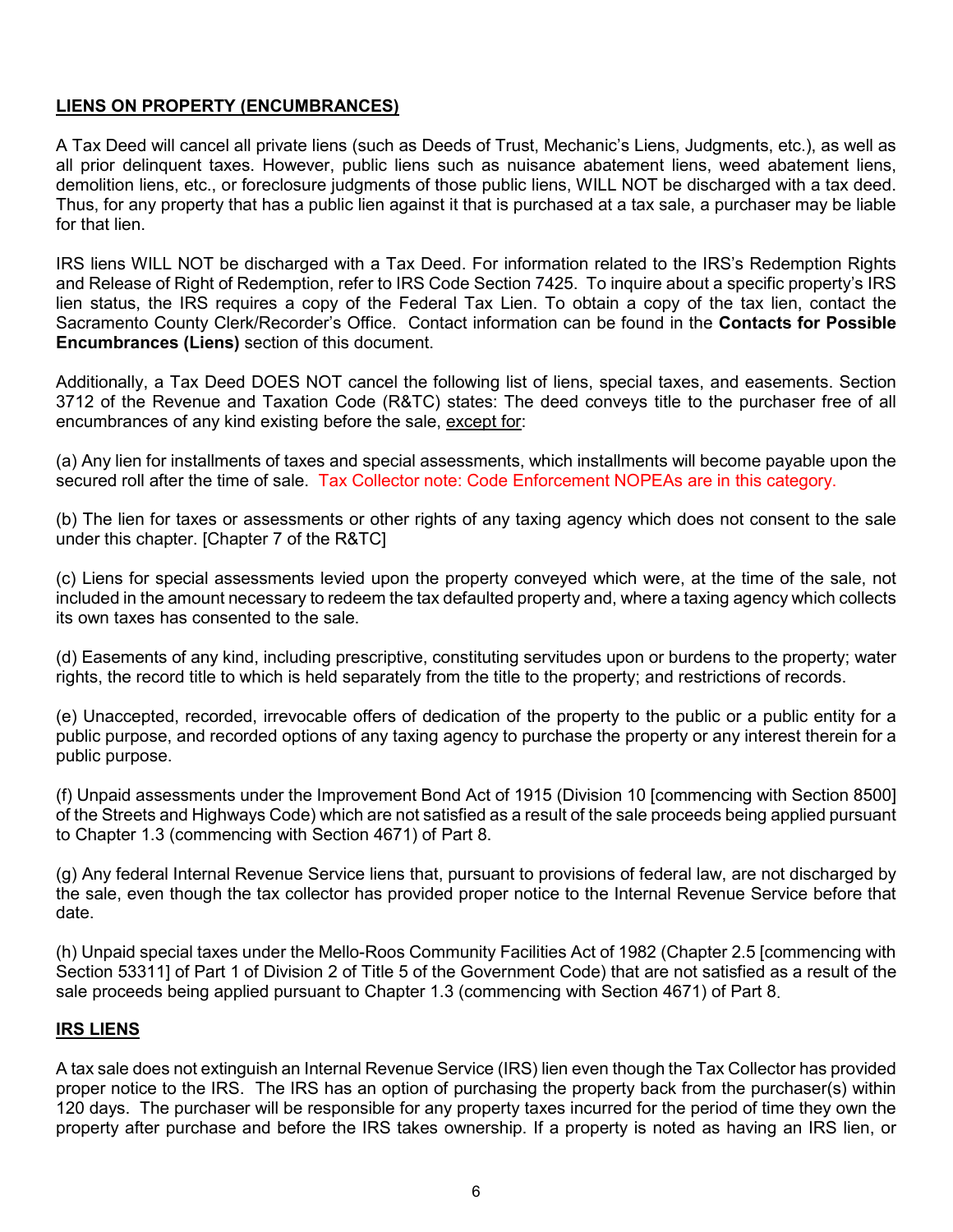should you discover one in your research, you may contact the Sacramento area Internal Revenue Service office at: (800) 829-1040.

# **CONTACTS FOR POSSIBLE ENCUMBRANCES (LIENS)**

As a convenience, some information regarding liens on a property are provided in the comment column on the far right of the auction list ("Lien & IRS Lien," "Nuisance Abatement Lien," "Lis Pendens"), but the accuracy or completeness is not guaranteed, nor is the list exhaustive. **Bidders** need to research liens on the properties to determine if the properties have foreclosed or yet-to-be foreclosed street debt, irrigation assessments, nuisance liens, income tax liens, etc. Purchase at a tax sale may or may not discharge these types of obligations. Following is a partial list of the most common agencies with these liens:

#### **City of Citrus Heights**

Finance Department 6360 Fountain Square Drive Citrus Heights, CA 95621 (916) 725-2448

#### **City of Elk Grove**

Finance 8401 Laguna Palms Way Elk Grove, CA 95758 (916) 691-2489

#### **City of Folsom**

50 Natoma St. Folsom, CA 95630 (916) 461-6080

# **City of Galt**

380 Civic Drive Galt, CA 95632 (209) 366-7150

# **City of Sacramento**

Public Finance 915 | Street, 5<sup>th</sup> Floor Sacramento, CA 95814 (916) 808-5845

# **El Dorado Irrigation District**

2890 Mosquito Road Placerville, CA 95667 (530) 622-4513

# **Elk Grove Unified School District**

9510 Elk Grove -Florin Road Elk Grove, CA 95624 (916) 686-5085

#### **Rancho Murieta Community Services District**

15160 Jackson Road Rancho Murieta, CA 95683 (916) 354-3700

#### **Sacramento Area Flood Control Agency**

1007 Seventh Street, 7th Floor Sacramento, CA 95814 (916) 874-7606

#### **County of Sacramento Community Development**

700 H St., Suite 6750 Sacramento, CA 95814 (916) 874-5220

# **Sacramento City Unified School District**

5735 47th Avenue Sacramento, CA 95824 (916) 643-7400

# **City of Rancho Cordova**

2729 Prospect Park Drive Rancho Cordova, CA 95670 (916) 851-8700

The County Clerk/Recorder's records may show information regarding recorded easements, lis pendens, liens, etc. on a property. Bidders may research liens and other recorded documents at the County Clerk/Recorder's web site at [www.erosi.saccounty.net;](http://www.erosi.saccounty.net/) at the Downtown office located at 600 8<sup>th</sup> Street, Sacramento, CA 95814; and at the East Area Service Center located at 5229-B Hazel Avenue, Fair Oaks, CA 95628 (corner of Hazel and Madison Avenue). The County Clerk/Recorder's phone number is (916) 874-6334. Bidders may choose to consult a title company regarding liens.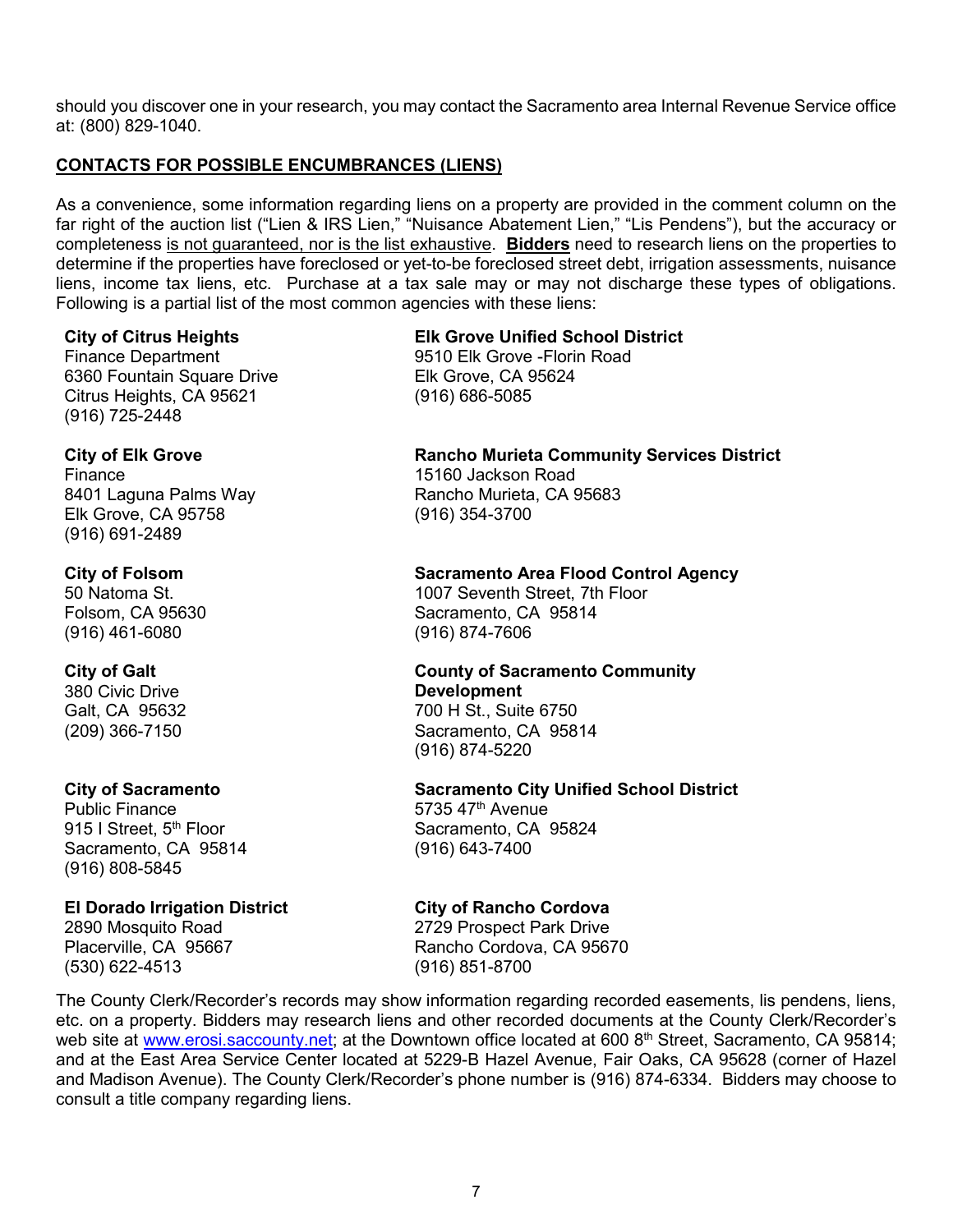# **TITLE**

The Tax Collector will record Tax Deeds approximately 30 calendar days after the sale. After recording, the County Clerk/Recorder's Office will mail the Tax Deed(s) directly to the purchaser(s). Title conveys to the winning bidder upon receipt of the tax deed.

**NOTE:** Neither the State of California, nor the County of Sacramento, nor any person designated by these agencies are liable for damages sustained to the property purchased at auction from the time of the sale until the recordation of the tax deed transferring the property. The Tax Collector does not provide the purchaser with a title insurance policy and makes no representations or warranties with respect to the condition of the title. Additionally, the Tax Collector advises prospective bidders to contact title insurance companies prior to the auction and obtain information regarding the availability of title insurance for properties purchased at a tax sale.

# **BREACH OF TERMS AND CONDITIONS**

Prior to the winning bidder receiving his or her recorded Tax Deed from the County Clerk/Record's Office, the following actions are a breach of the terms and conditions of the sale:

- Trespassing on the property.
- Attempting to collect rents, dispossessing, or in any way harassing/intimidating the current tenants.

If a bidder engages in any of the above activities prior to receiving his or her tax deed, the Tax Collector has the discretion to cancel the sale.

#### **TITLE INSURANCE – ONE YEAR PERIOD TO CHALLENGE A TAX SALE**

The former owner or any lien holder has one year from the date of recording of the Tax Deed to challenge the validity of the tax sale. During this one-year challenge period, it may not be possible to obtain a guaranty of clear title from a title company. Title companies may choose not to issue their policy of title insurance on property purchased through a tax sale, *unless* there is a completed quiet title action, or there are quitclaim deeds from the former owner and every lien holder. To learn more about quiet title actions, consult with a title company and/or an attorney experienced in real estate transactions.

# **ERRONEOUS SALES**

Occasionally, the Tax Collector sells property in error. So long as the Tax Collector has not recorded the Tax Deed, the Tax Collector may cancel any erroneous sale. Upon cancellation of any sale, the Tax Collector shall (1) inform the respective winning bidder and, (2) refund his or her purchase price or deposit. The Tax Collector will initiate both of these actions with the further agreement of the purchaser that the Tax Collector and the County of Sacramento have no further liability in the matter. This type of tax-sale refund only includes the amount tendered. Interest is not applicable for these types of refunds.

#### **ACKNOWLEDGEMENT OF TERMS AND CONDITIONS**

**ANY BID MADE AT THE AUCTION IS SUBJECT TO ALL OF THE FOREGOING TERMS AND CONDITIONS. By bidding, the bidder acknowledges and agrees to such terms and conditions and expressly waives any objection, claim, or right to rescind a bid or any purchase arising therefrom.**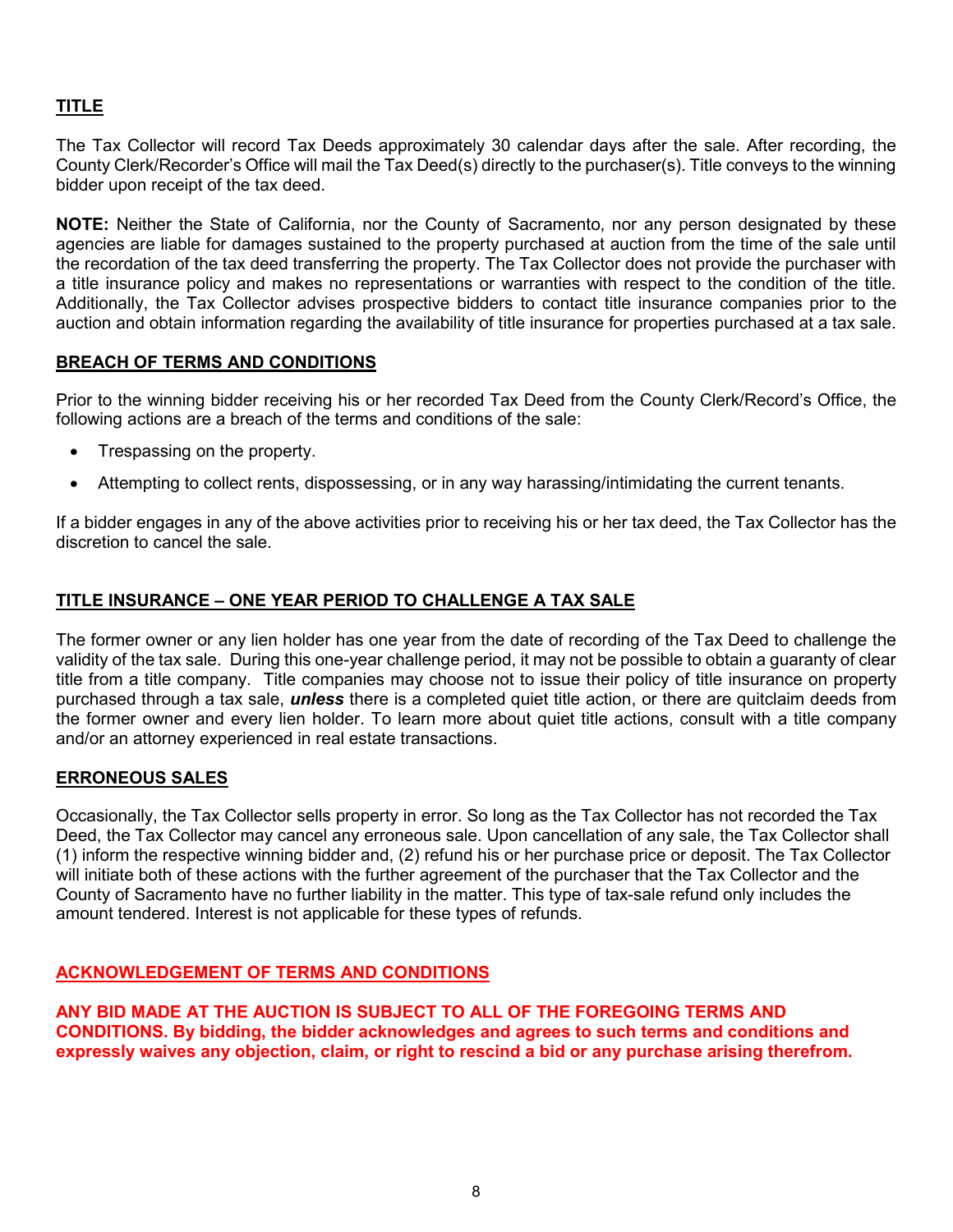# **PUBLIC AUCTION PROCESS**

# **Auction begins at 10:00 a.m. on May 16, 2022**

**[WWW.BID4ASSETS.COM](http://www.bid4assets.com/)**

# **REGISTRATION**

### **1. Pre-registration is required**.

Bidders must register online **by Wednesday May 11th, 2022**. Be advised, Bid4Assets **may not accept, nor process, registrations submitted after the deadline.**

To register, go to [www.Bid4Assets.com](http://www.bid4assets.com/) and follow the instructions to register.

#### **2. Deed Information (Vesting Ownership Title)**

As part of registration, a bidder must provide vesting information. Following are typical vesting scenarios and the corresponding documentation requirements:

- Vesting title for someone in a name other than the registered bidder requires a notarized letter from the individual for whom the bidder is acting as an agent stating the manner in which title be vested. This includes a spouse or other relative.
- Vesting title as a representative of a company, corporation, trust or partnership requires certified copies of the documentation that gives authority to register/vest on their behalf. This documentation might be in the form of corporate minutes or resolution bearing the corporate seal or partnership agreement.
- Vesting title in a business name that is not a registered corporation or LLC requires a certified copy of the Fictitious Business Name (FBN) Statement filed with the County Clerk. The bidder must file a FBN prior to the day of the tax sale, and complete publishing of the FBN as required by law.
- Vesting title into a trust and the bidder is not the trustee requires a certified copy of the trust agreement and a notarized statement from the trustee authorizing vesting on behalf of the trust.
- Vesting title as an agent for more than one buyer is not acceptable. Bidders must register separately for each purchaser they represent.

The Tax Collector will not accept changes to vesting once completed. Should title to the property be recorded incorrectly due to your failure to provide the correct information, it will be **YOUR** responsibility to correct the title after the Tax Deed has been recorded and at your own expense. For further information, contact staff in the Tax-Defaulted Land Unit at (916) 874-6621.

#### **AUCTION PROCEEDINGS**

**If a bidder requires special accommodations to bid, please contact Bid4Assets at (877) 427-7387 a minimum of two weeks prior to the Public Auction date.**

- **1. Public Auction Start and End Time**
	- **Begins: 10:00 a.m., Monday May 16, 2022**
	- **Ends: 12:00 p.m., Tuesday May 17, 2022**
	- **ALL TIMES ARE PACIFIC STANDARD TIME (PST)**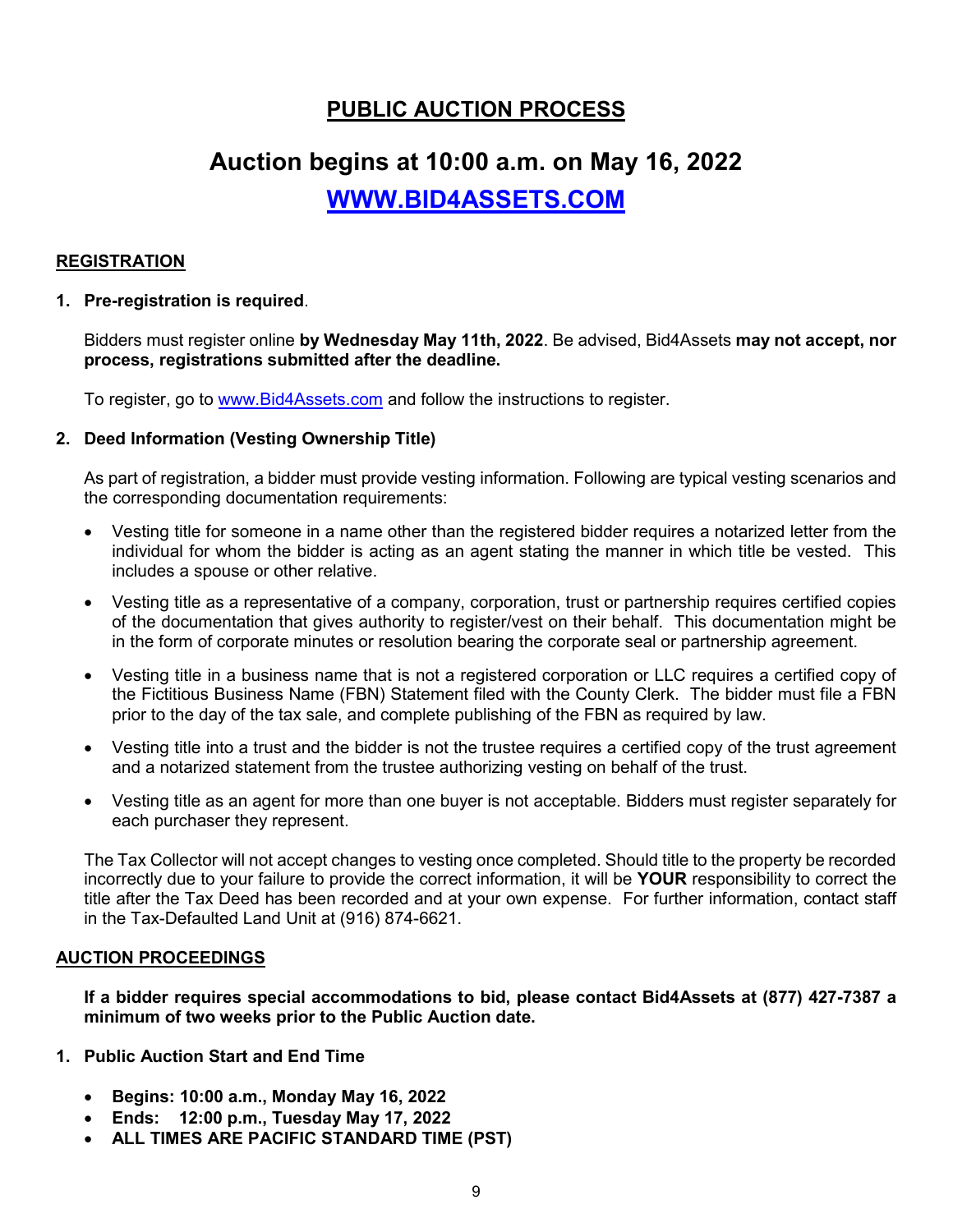# **2. Conduct and Behavior**

• **Failure to submit payment timely for a successful bid will result in a 5-year bidding restriction with both the County of Sacramento and Bid4Assets.**

# **3. Lots (Group Of Properties)**

The Tax Collector may group one or more properties and offer them as a single lot at a tax sale. Should one or more of the grouped properties redeem, the Tax Collector will offer the remaining property or properties at the tax sale. The minimum bid for the lot is the combined total of the minimum bids for each property within the lot. Bidders may identify this category in the comment column of the Public Auction List. The Tax Collector will also provide a separate listing of the lots (Public Auction Lots) when available.

# **4. Sale Price**

The Tax Collector will not accept bids for less than the minimum price shown on the tax sale list and offered for the first time at a tax sale. The sale price does NOT include documentary transfer taxes or recording fees. A successful bidder will be given the final payment amount at the conclusion of the auction.

# **5. Bid Amounts**

This is an online auction. Bidding will be in increments set by Bid4Assets, but of not less than \$100, until the property sells to the highest bidder.

# **6. Paying for Properties Purchased during the Tax Sale**

- **Payment must be submitted electronically to the County of Sacramento. We will NOT accept payment in-person or by mail. Winning bidders will receive payment instructions at the end of the auction.**
- In addition to the final bid amount, the payment must include the documentary transfer tax on the bid amount.

The amount of the documentary transfer tax is \$.55 of each \$500 or fraction part of each \$500 when such bid exceeds \$100. To calculate this tax, you must decide the amount you are willing to offer for the property and divide that amount by \$500. Use that number and round it up, for example, 7.2 becomes 8, or 13.55 becomes 14. Then use that number and multiply it times \$.55, and this will determine the amount of the transfer tax. Please see the example below.

**Example:** Bid amount of \$3,600 divided by \$500 = 7.2; round 7.2 up to 8; and multiply  $8 \times $.55 = $4.40$  (documentary transfer tax). Add \$4.40 to your bid of \$3,600 = \$3,604.40. This would be the total payment to purchase the property, based on a bid of \$3,600.

# **7. Additional Transfer Tax Due**

Properties located in an incorporated city may have additional transfer tax due to the Revenue Division of that city after the sale. The transfer tax is NOT part of the winning bid amount. Please contact the Revenue Division of the incorporated city in which the property you wish to bid on resides for more information.